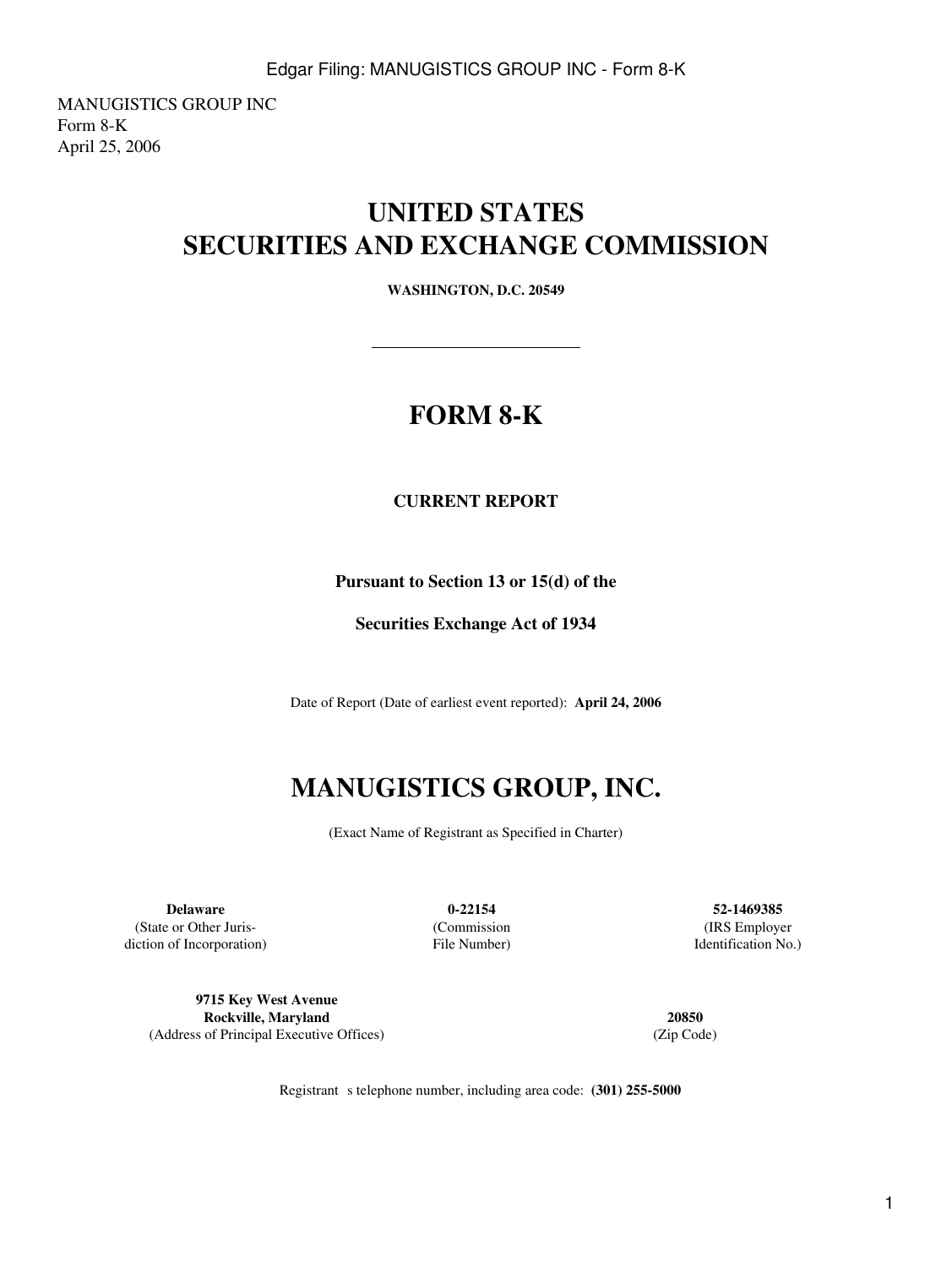#### **Not Applicable**

(Former Name or Former Address, if Changed Since Last Report)

Check the appropriate box below if the Form 8-K filing is intended to simultaneously satisfy the filing obligation of the registrant under any of the following provisions (*see* General Instruction A.2. below):

| $\mathbf{O}$               | Written communications pursuant to Rule 425 under the Securities Act (17 CFR 230.425)               |
|----------------------------|-----------------------------------------------------------------------------------------------------|
| ý                          | Soliciting material pursuant to Rule 14a-12 under the Exchange Act (17 CFR 240.14a-12)              |
| $\Omega$<br>$240.14d-2(b)$ | Pre-commencement communications pursuant to Rule 14d-2(b) under the Exchange Act (17 CFR            |
| $\Omega$<br>$240.13e-4(c)$ | Pre-commencement communications pursuant to Rule 13e-4(c) under the Exchange Act $(17 \text{ CFR})$ |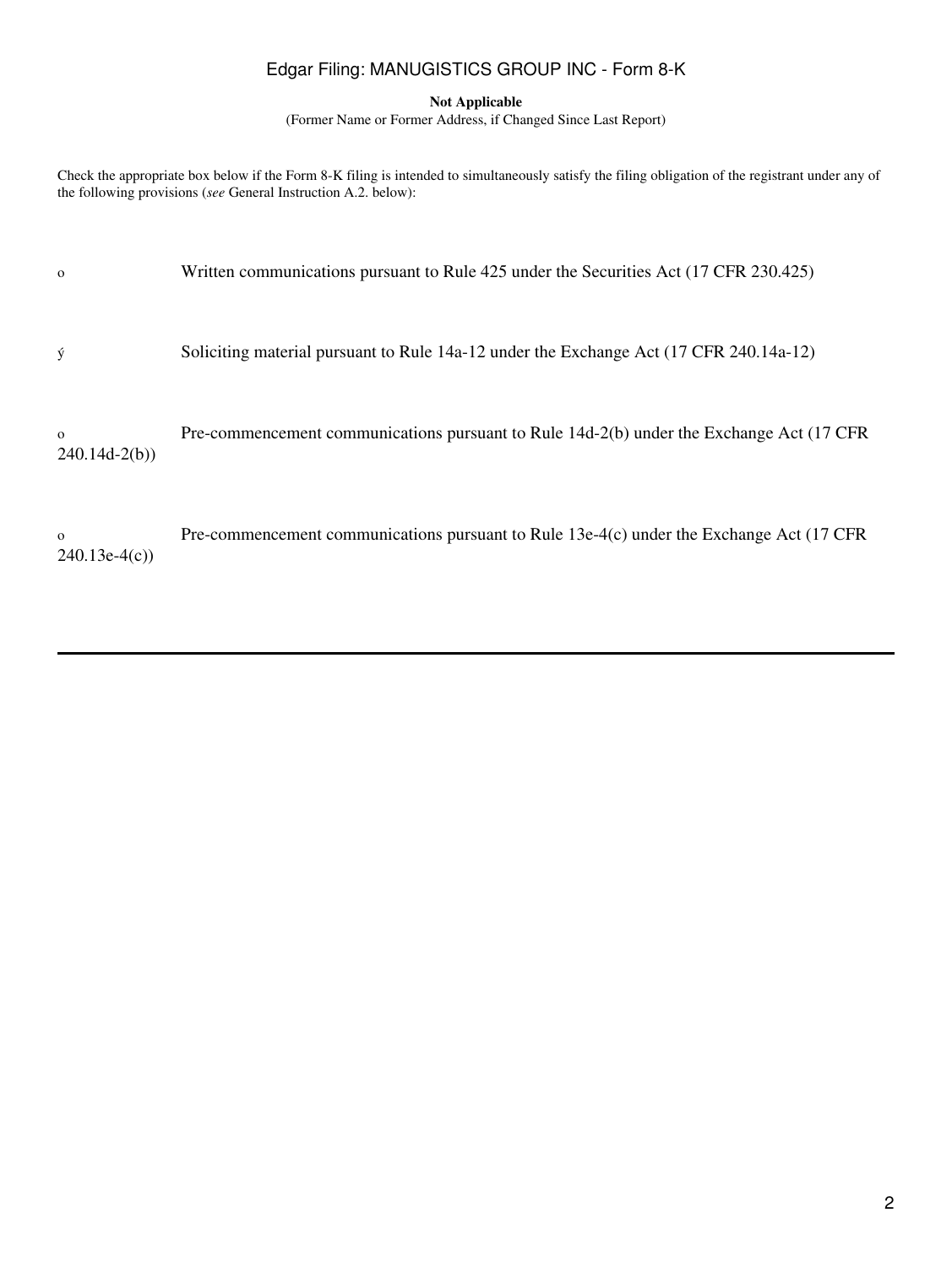**Item 1.01. Entry into a Material Definitive Agreement.**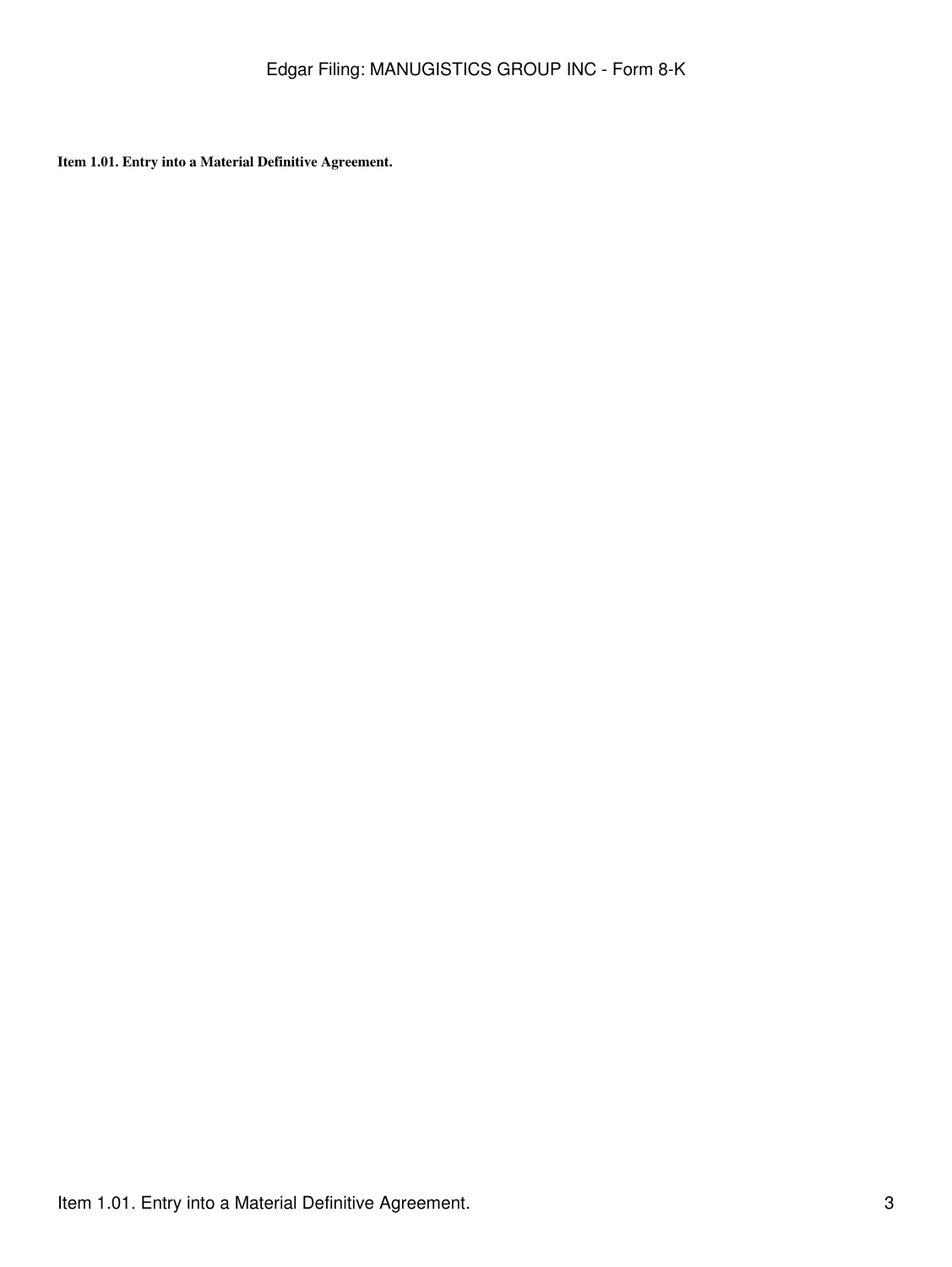#### **Merger Agreement**

On April 24, 2006, Manugistics Group, Inc., a Delaware corporation (the Company), entered into an Agreement and Plan of Merger (the Merger Agreement) with JDA Software Group, Inc., a Delaware corporation (the Buyer), and Stanley Acquisition Corp., a Delaware corporation and a wholly-owned subsidiary of the Buyer (the Merger Sub). Under the Merger Agreement, the Merger Sub will be merged with and into the Company (the Merger), with the Company continuing after the Merger as a wholly-owned subsidiary of the Buyer. At the effective time of the Merger, each issued and outstanding share of the Company s Common Stock, par value \$0.002 per share (the Company Common Stock), will be converted into the right to receive \$2.50 in cash.

Pursuant to the terms of the Merger Agreement and as approved by the Compensation Committee (the Compensation Committee) of the Companys Board of Directors (the Board) and by the Board, each option to purchase Company Common Stock outstanding as of the date of the Merger Agreement will become fully vested five days prior to the closing date of the Merger (the Closing Date), and, to the extent not exercised before the Closing Date, will be terminated and cancelled in consideration for a cash payment equal to the product of (1) the excess of \$2.50 over the exercise price for the option multiplied by (2) the number of shares subject to the option. Also pursuant to the terms of the Merger Agreement, all shares of restricted Company Common Stock will become fully vested on the Closing Date, and each holder will be entitled to receive a cash amount equal to the product of \$2.50 and the number of shares of restricted Company Common Stock held by such holder.

The Merger Agreement has been approved by the Board. The transactions contemplated by the Merger Agreement are subject to approval by the holders of a majority of the issued and outstanding shares of Company Common Stock. The transactions contemplated by the Merger Agreement also are subject to the expiration or termination of the applicable waiting period under the Hart-Scott-Rodino Antitrust Improvements Act of 1976, as amended, and certain other closing conditions. The Merger Agreement provides for a termination fee of \$9.75 million in connection with the transactions contemplated by the Merger Agreement, which is payable by the Company under certain circumstances.

The foregoing description of the Merger Agreement is not complete and is qualified in its entirety by reference to the Merger Agreement, which is filed as Exhibit 2.1 hereto and is incorporated herein by reference.

In connection with the execution of the Merger Agreement, the Company, directors, officers and certain stockholders of the Company executed an agreement with the Buyer, whereby such stockholders agreed to vote their shares of Company Common Stock in favor of the proposed Merger and against any other proposal or offer to acquire the Company (the Voting Agreements). If the Merger Agreement is terminated for any reason, the Voting Agreements will also terminate. The foregoing description of the Voting Agreements is not complete and is qualified in its entirety by reference to the form of Voting Agreement, which is filed as Exhibit 99.3 hereto and is incorporated herein by reference.

#### **Amendment to Employment Agreement of Joseph L. Cowan, CEO**

On April 23, 2006, the Compensation Committee approved an amendment to Joseph L. Cowan s employment agreement to extend his housing allowance through the earliest of (i) July 21, 2006, (ii) the date he purchases a residence within commuting distance of the Company, or (iii) 30 days after the last day of his employment with the Company. The amendment will be filed as an exhibit to the Company s Annual Report on Form 10-K for its fiscal year ended February 28, 2006.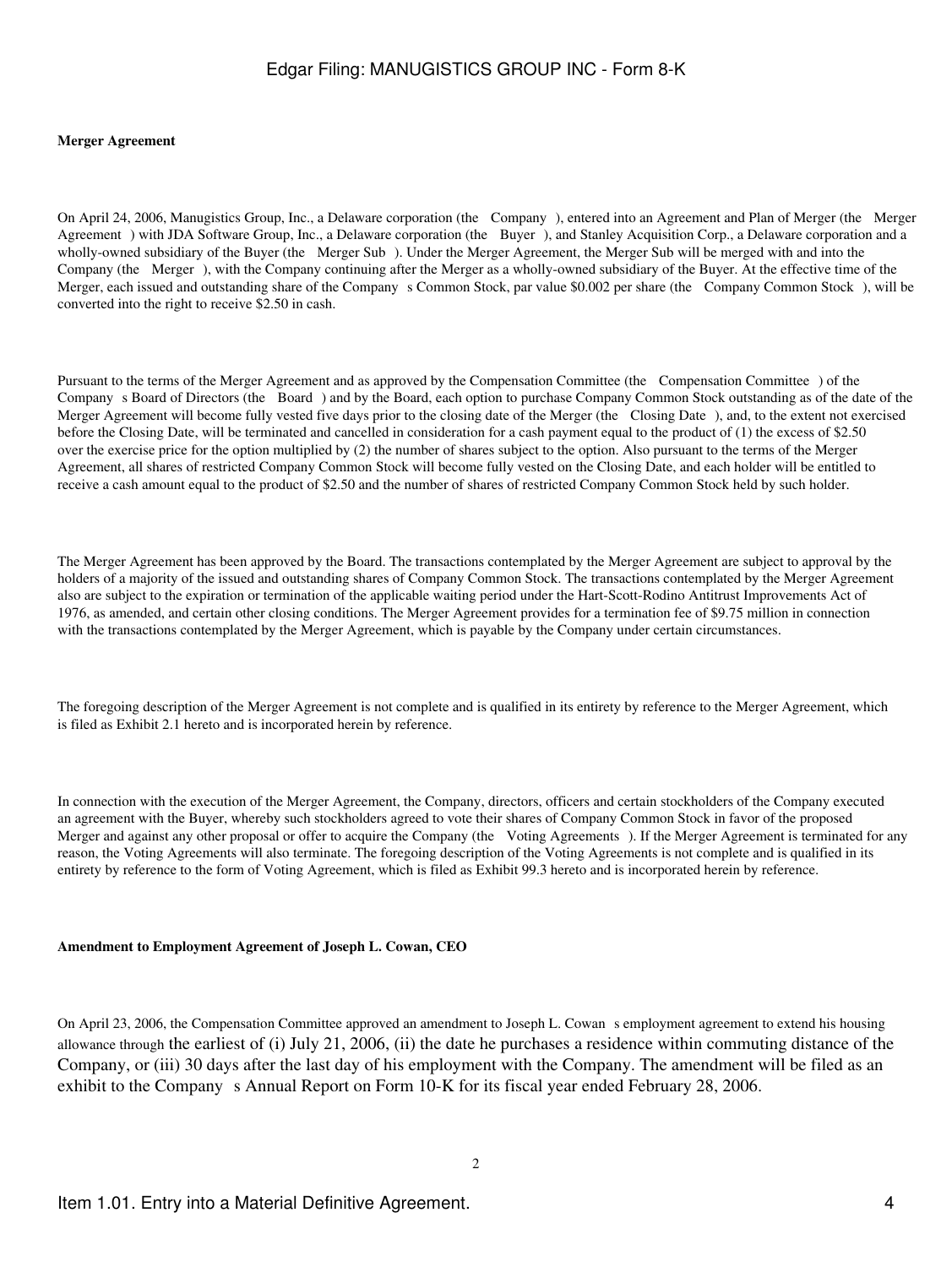Item 1.01. Entry into a Material Definitive Agreement. 6 1999 11:38:39 12:39 13:39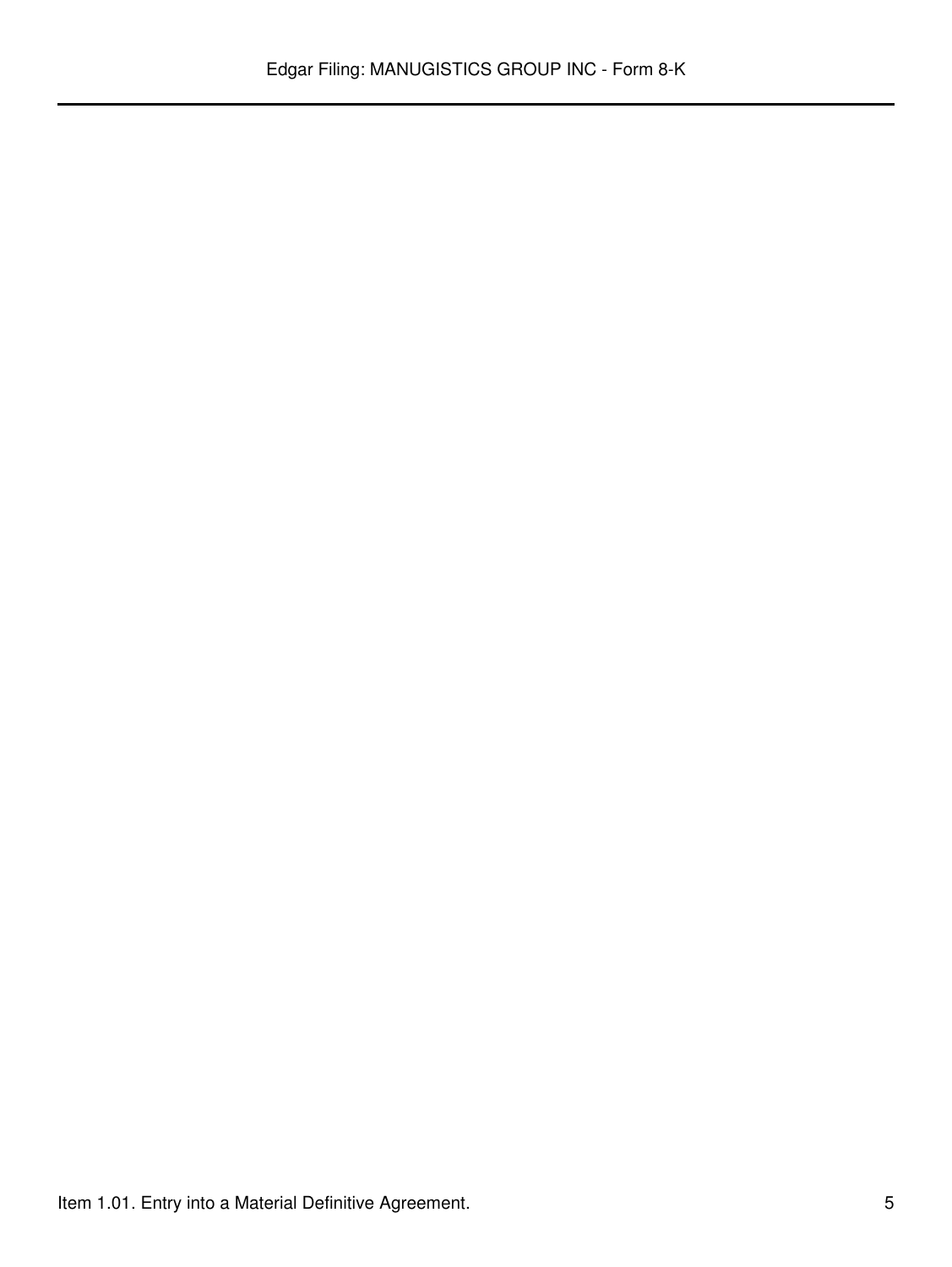#### **Enhanced Bonus for Kelly Davis-Stoudt**

On April 23, 2006, the Compensation Committee approved an additional discretionary bonus for Kelly Davis-Stoudt, the Companys Vice President, Chief Accounting Officer and Controller, with respect to her services in the fourth quarter of the Companys fiscal year ended February 28, 2006 (by treating her as though her bonus percentage for that quarter had been 60% of base salary rather than 40% of base salary) and changed her target bonus percentage for the current fiscal year and forward from 40% of base salary to 60% of base salary.

#### **Termination of Employee Stock Purchase Plan**

On April 23, 2006, the Board approved the termination of all outstanding purchase rights under the Companys Employee Stock Purchase Plan (the ESPP), as of June 1, 2006, in accordance with the terms of the ESPP, with any unused contributions to be returned to the participants as soon as reasonably practicable following the closing of the Merger.

#### **Meeting Fees for the Special Committee of the Board of Directors**

On April 23, 2006, the Corporate Governance Committee of the Board approved compensation for a Special Committee that the Board had appointed to provide an efficient process for the evaluation of various strategic alternatives for the assets or businesses of the Company. The Chairman of the Special Committee shall receive \$750 for each meeting attended and each other member of the Special Committee shall receive \$500 for each meeting attended. The Corporate Governance Committee directed that any prior meeting fees be paid as soon as practicable.

#### **Amendment to Rights Agreement**

In connection with the Merger Agreement, on April 24, 2006, the Company and Computershare Trust Company, N.A. (formerly Equiserve Trust Company, N.A.) (Computershare) entered into an amendment (the Amendment) to the Rights Agreement, dated October 28, 2004 (the Rights Agreement), between the Company and Computershare. As a result of the Amendment, the preferred stock purchase rights issued under the Rights Agreement will be inapplicable to the Merger, the Merger Agreement, the Voting Agreements and the transactions contemplated by the Merger Agreement and the Voting Agreements. The execution, delivery, consummation or performance of the Merger Agreement, the Voting Agreements and the transactions contemplated thereby will not cause the rights to separate from shares of Company Common Stock or permit the Company s stockholders to exercise the rights. In addition, the rights will expire immediately upon the effective time of the Merger.

The Amendment provides, among other things, that (a) neither the Buyer nor Merger Sub nor any of their respective affiliates shall be or become an Acquiring Person under the Rights Agreement and (b) neither a Distribution Date, Stock Acquisition Date nor Triggering Event under the Rights Agreement will be deemed to have occurred solely as a result of (i) the adoption, approval, execution or consummation of the Merger Agreement, the Voting Agreements and the transactions contemplated thereby or (ii) the public announcement of the adoption, approval, execution or consummation of the Merger Agreement, the Voting Agreements and the transactions contemplated thereby.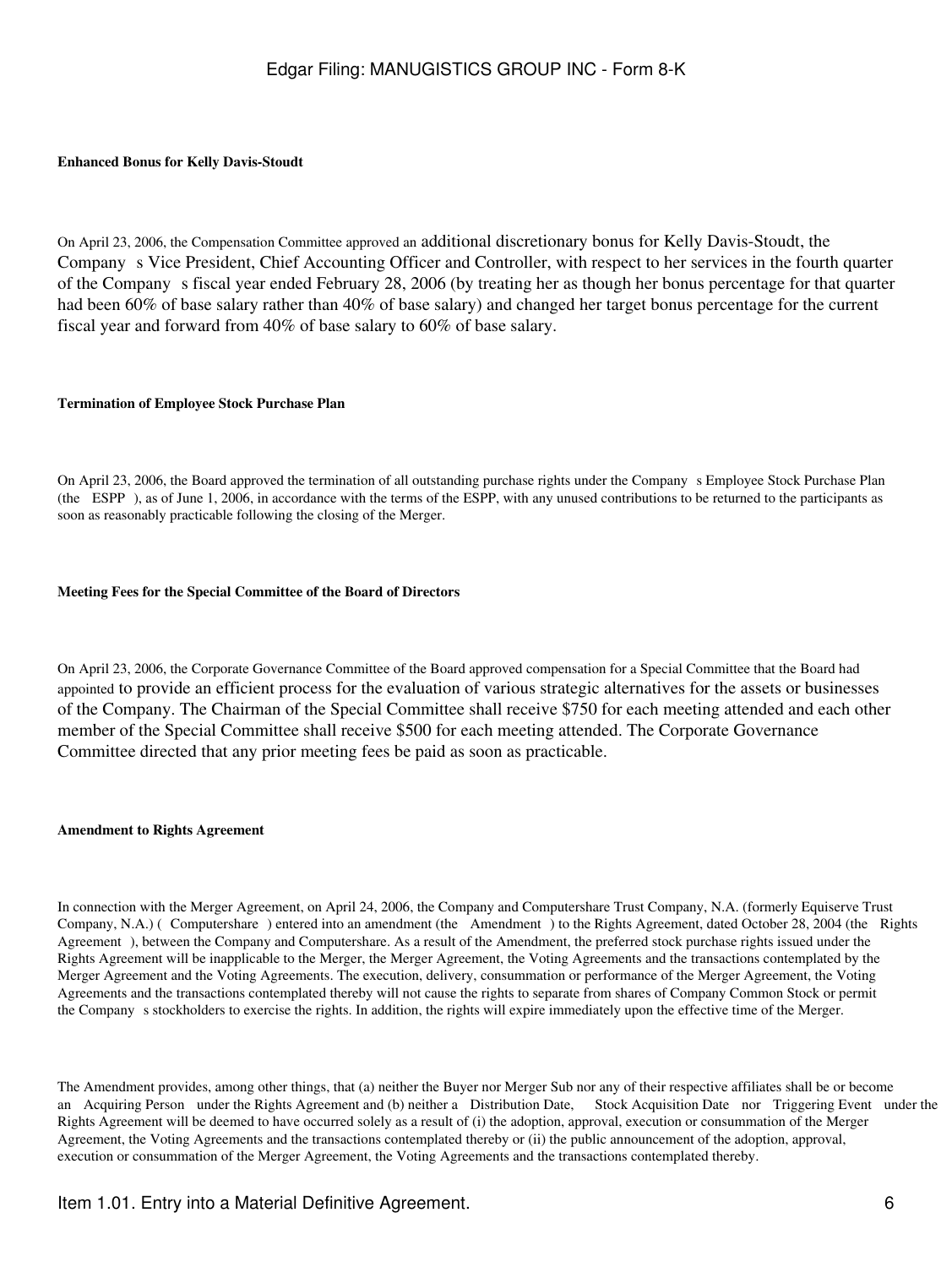The foregoing description of the Amendment is not complete and is qualified in its entirety by reference to the Amendment, which is filed as Exhibit 4.1 hereto and is incorporated herein by reference.

#### **IMPORTANT ADDITIONAL INFORMATION WILL BE FILED WITH THE SEC**

The Company plans to file with the Securities and Exchange Commission and mail to its stockholders a Proxy Statement in connection with the transaction. The Proxy Statement will contain important information about the Company, the Buyer, the transaction and related matters. Investors and security holders are urged to read the Proxy Statement carefully when it is available.

Investors and security holders will be able to obtain free copies of the Proxy Statement and other documents filed with the SEC by the Company and the Buyer through the web site maintained by the SEC at www.sec.gov.

In addition, investors and security holders will be able to obtain free copies of the Proxy Statement from the Company by contacting Manugistics Investor Relations, Manugistics Group, Inc., 9715 Key West Avenue, Rockville, Maryland 20850, 301-255-5000.

The Buyer and the Company, and their respective directors and executive officers, may be deemed to be participants in the solicitation of proxies in respect of the transactions contemplated by the Merger Agreement. Information regarding the Buyer s directors and executive officers is contained in the Buyer s Annual Report on Form 10-K for the year ended December 31, 2005 and its proxy statement dated April 3, 2006, which are filed with the SEC. Information regarding the Companys directors and executive officers is contained in the Companys Annual Report on Form 10-K for the year ended February 28, 2005 and its proxy statement dated June 28, 2005, which are filed with the SEC. As of February 28, 2006, the Companys directors, executive officers and affiliates beneficially owned (as calculated in accordance with SEC Rule 13d-3) approximately 30.7 million shares, or 36.5%, of the Company Common Stock. All outstanding options for Company Common Stock and all outstanding restricted Company Common Stock, whether or not vested, including those held by current directors and executive officers, will be cashed-out in the Merger based on the \$2.50 per share purchase price or rendered null and void, as described above.

In addition, in connection with the execution of the Merger Agreement, Mr. Cowan entered into an amendment to his employment agreement described above.

A more complete description of these arrangements will be available in the Proxy Statement when it is filed with the SEC.

#### **SAFE HARBOR FOR FORWARD-LOOKING STATEMENTS**

Statements in this Current Report on Form 8-K contain forward-looking statements regarding the proposed transaction between the Buyer and Company, the expected timetable for completing the transaction, future financial and operating results, benefits and synergies of the transaction, future opportunities for the combined company and any other statements about the Buyer s or the Company managements future expectations, beliefs, goals, plans or prospects. Any statements that are not statements of historical fact (including statements containing the words believes, plans, anticipates, expects, estimates and similar expressions) should also be considered to be forward-looking statements. There are a number important factors that could cause actual results or events to differ materially from those indicated by such forward-looking statements,

Item 1.01. Entry into a Material Definitive Agreement. The contract of the contract of the contract of the contract of the contract of the contract of the contract of the contract of the contract of the contract of the con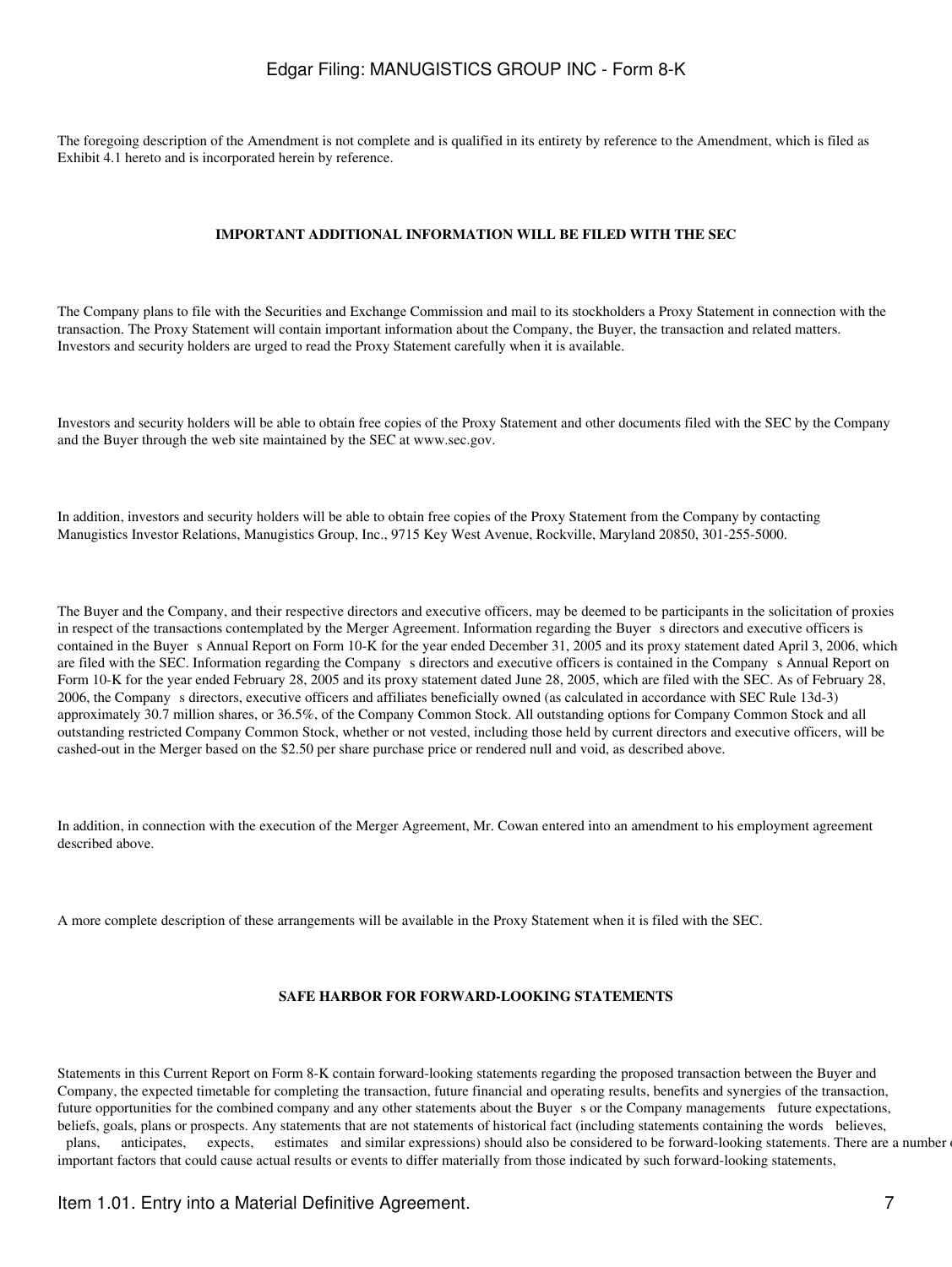including: the ability to obtain the approval of the Company s stockholders; the ability to consummate the transaction; the ability of the Buyer to successfully integrate the Company s operations and employees; the Company s ability to remain competitive in its markets as the enterprise application software sector consolidates; the loss of significant customers; and the other factors described in the Company s Annual Report on Form 10-K for the year ended February 28, 2005 and its most recent Quarterly Report on Form 10-Q filed with the SEC. The Company disclaims any intention or obligation to update any forward-looking statements as a result of developments occurring after the date of this Current Report on Form 8-K.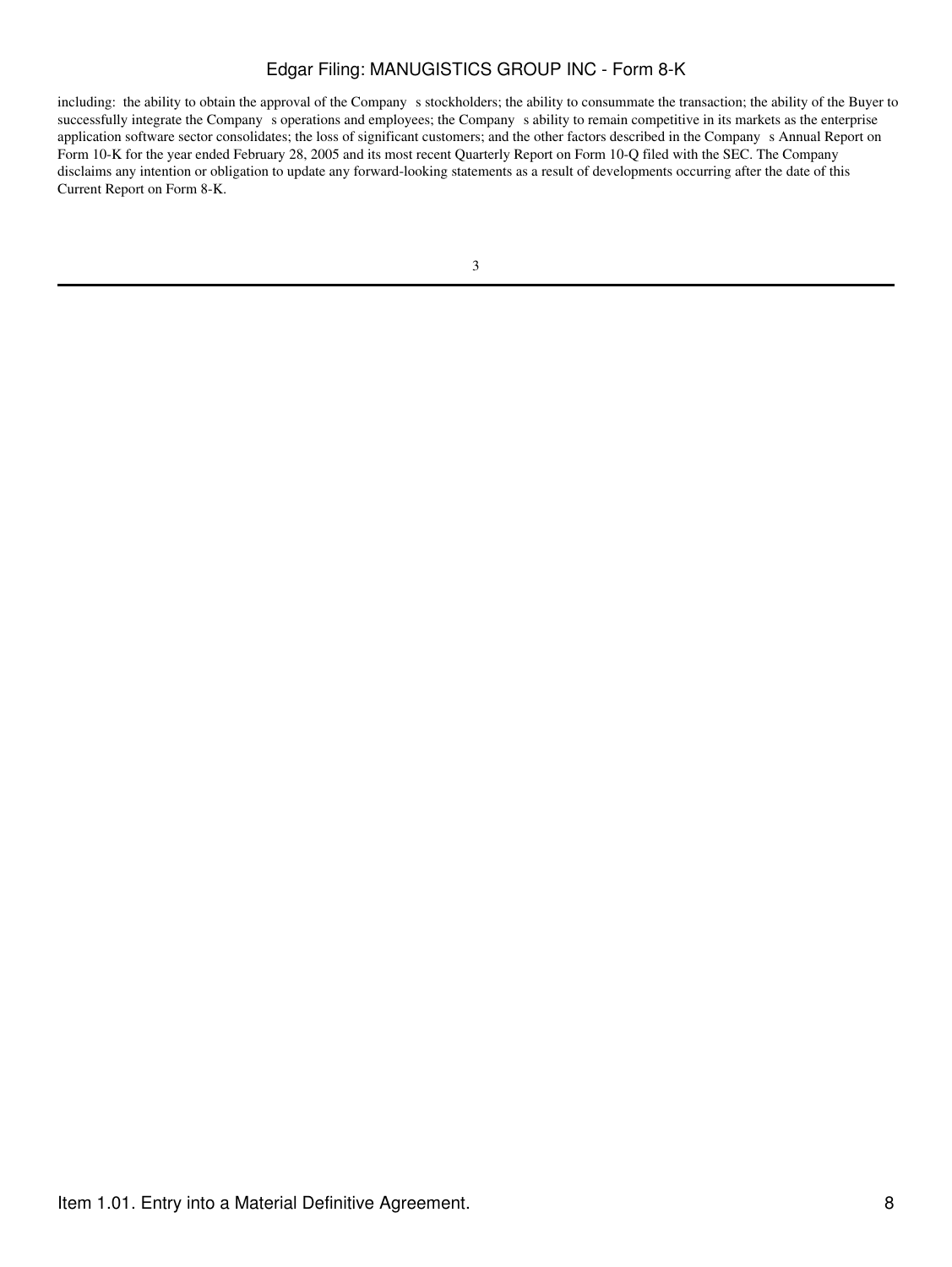**Item 2.02. Results of Operations and Financial Condition.**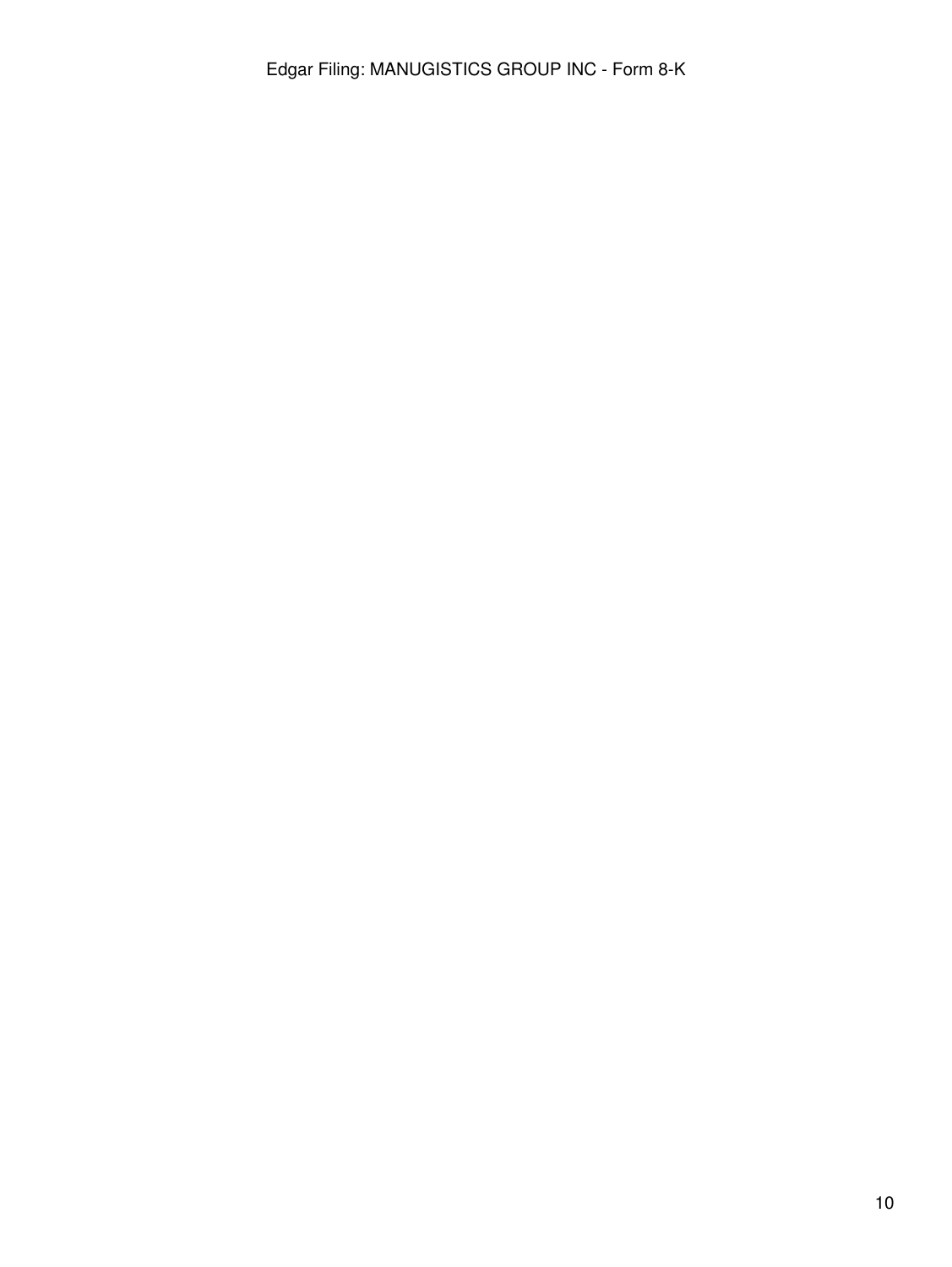On April 24, 2006, the Company issued a press release announcing the preliminary results for its fiscal fourth quarter ended February 28, 2006. A copy of the Companys press release is attached hereto as Exhibit 99.1. The information contained in Item 2.02 of this Current Report on Form 8-K and the attached exhibit 99.1 are furnished to, but not filed with, the Securities and Exchange Commission. The information contained in this Item 2.02 and in the accompanying exhibit 99.1 shall not be incorporated by reference to any filing of the Company, whether made before or after the date hereof, regardless of any general incorporation language in such filing, unless expressly incorporated by specific reference to such filing.

**Item 3.03. Material Modification to Rights of Security Holders.**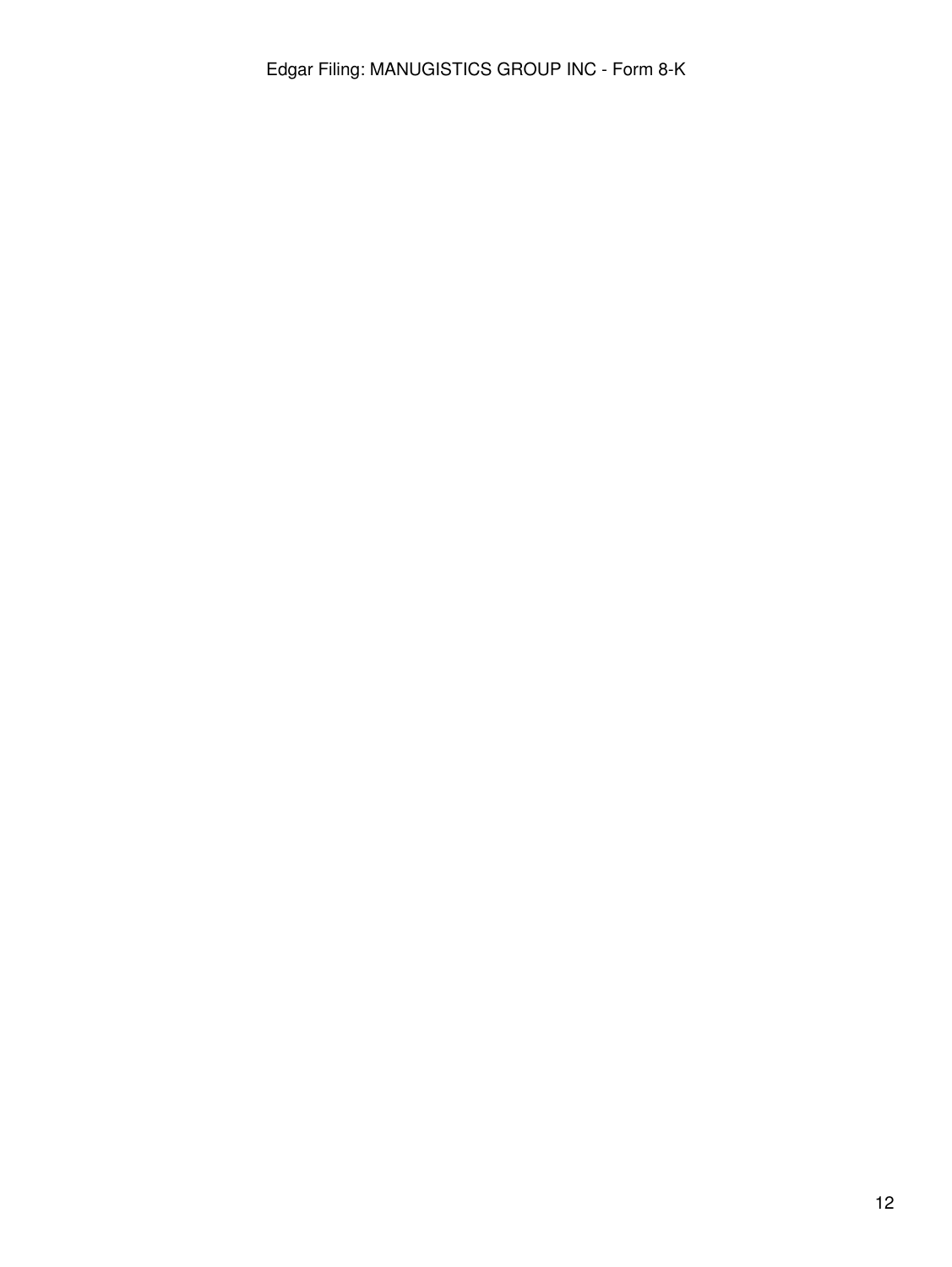In connection with the Merger Agreement, on April 24, 2006, the Company and Computershare entered into the Amendment to Rights Agreement in order to make the preferred stock purchase rights issued under the Rights Agreement inapplicable to the Merger, the Merger Agreement, the Voting Agreements and the transactions contemplated by the Merger Agreement and the Voting Agreements. The Amendment is described in more detail under Item 1.01 hereto under the caption Amendment to Rights Agreement.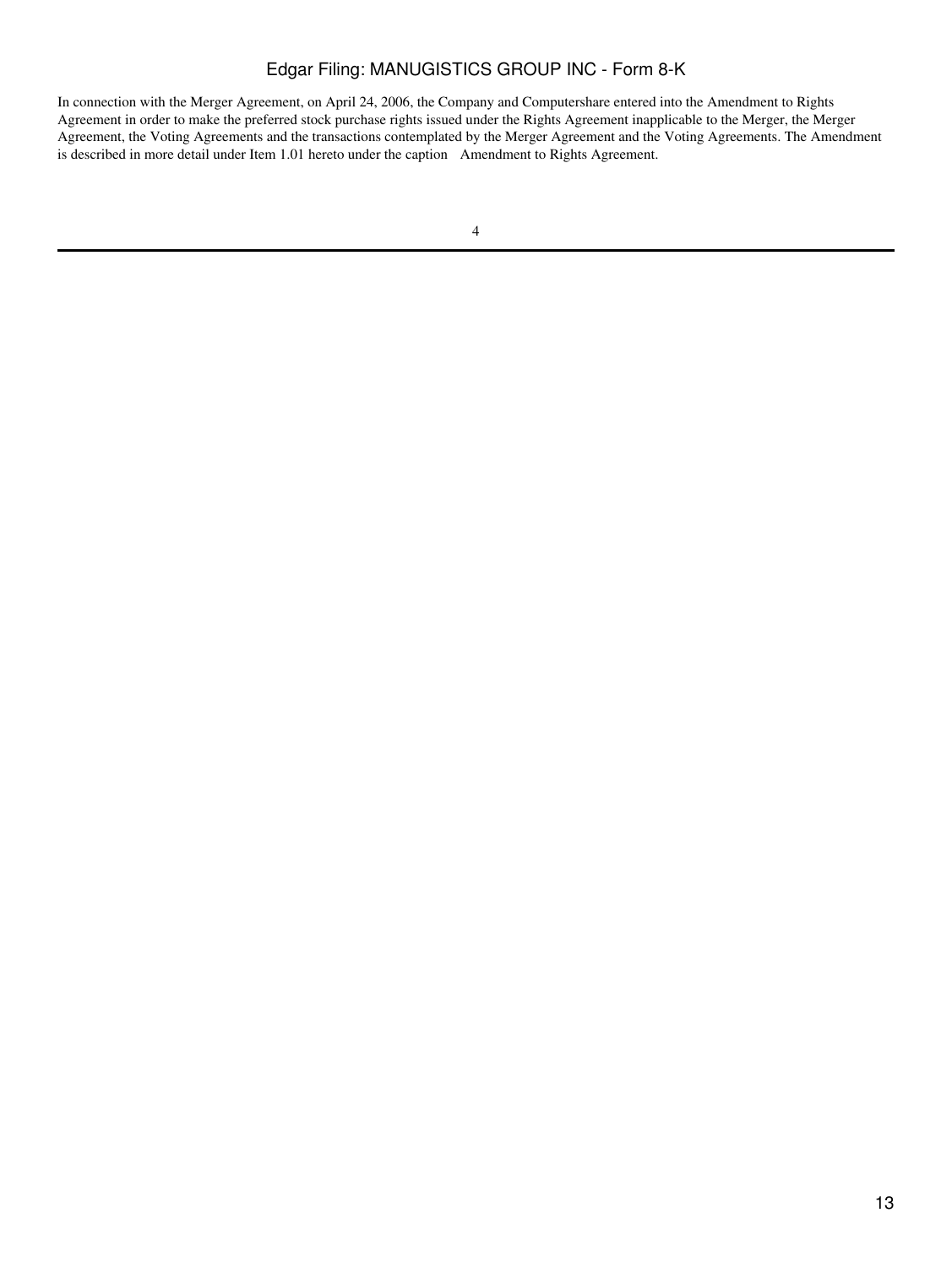#### **Item 8.01. Other Events.**

Reference is made to the Company s press release dated April 24, 2006 announcing the Merger Agreement, which is attached as Exhibit 99.2 to this Current Report on Form 8-K.

Manugistics has posted Frequently Asked Questions regarding the Merger and the transactions contemplated by the Merger to its website following the public announcement of the execution of the Merger Agreement. The full text of the Frequently Asked Questions is attached as Exhibit 99.4 to this Current Report on Form 8-K.

#### **Item 9.01. Financial Statements and Exhibits.**

(d) Exhibits

See Exhibit Index attached hereto.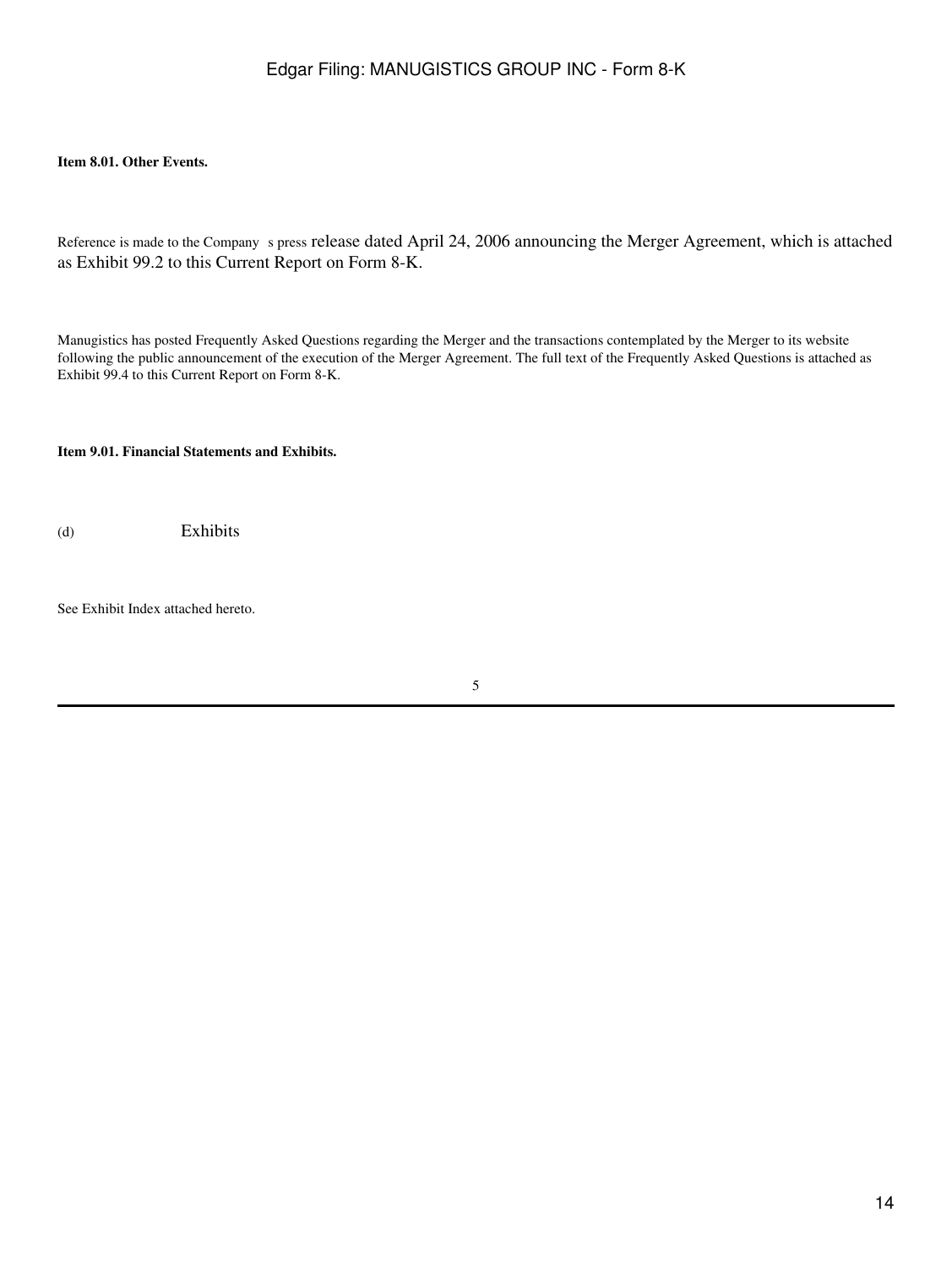#### **SIGNATURE**

Pursuant to the requirements of the Securities Exchange Act of 1934, as amended, the Registrant has duly caused this report to be signed on its behalf by the undersigned hereunto duly authorized.

#### **MANUGISTICS GROUP, INC.**

Date: April 25, 2006 By: /s/ Joseph L. Cowan Joseph L. Cowan Chief Executive Officer